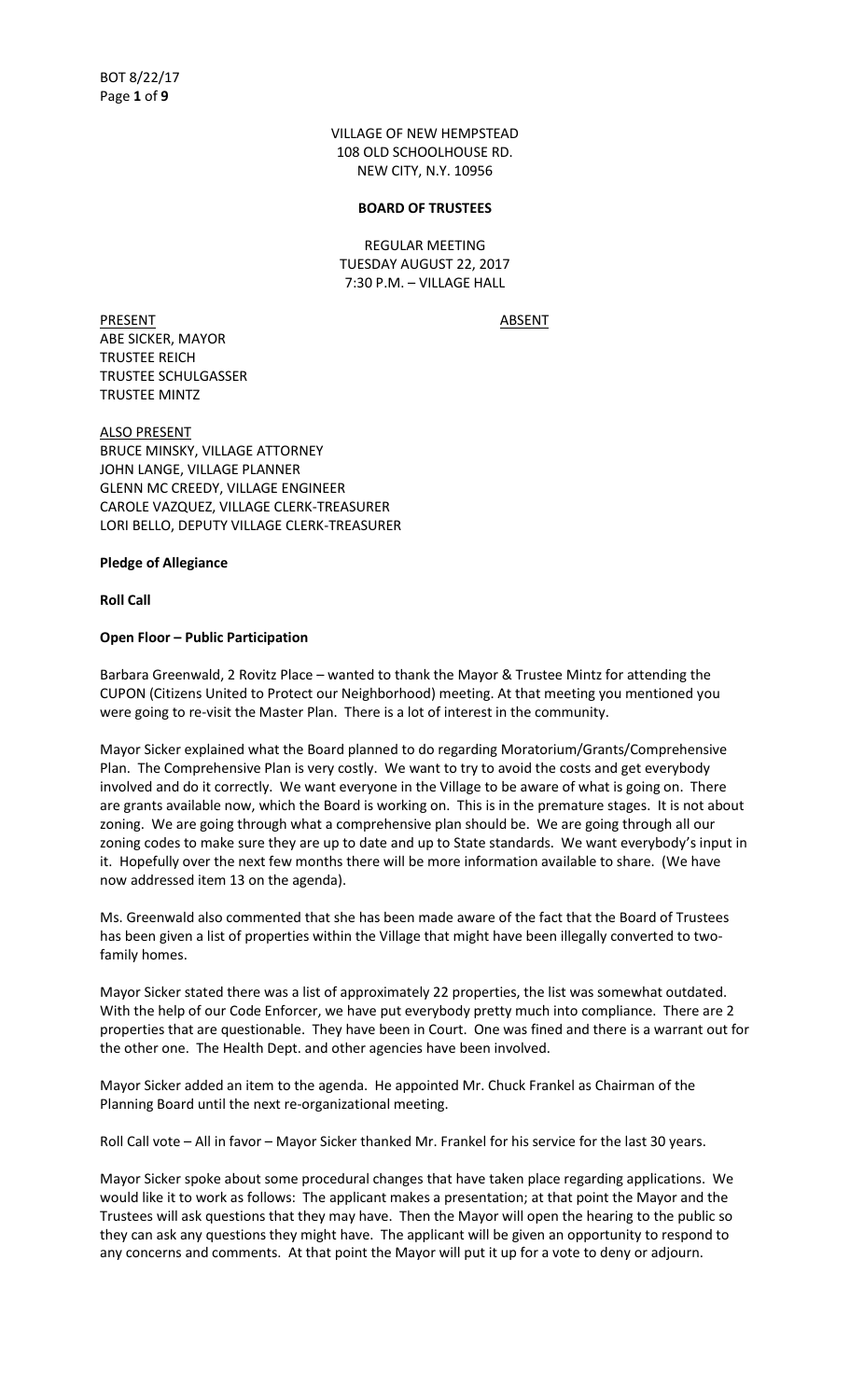BOT 8/22/17 Page **2** of **9**

**Public Hearing on adoption of Local Law amending the Zoning Map of the Village of New Hempstead to change the zoning of the following parcels from 1R-35 to Neighborhood Commercial Zone (NCD) – 41.5-4-1 & 2.** 

Ira Emanuel, Esq. made a presentation. He stated that at the last Board meeting the Board created a new zoning district called a Neighborhood Commercial District, which allows for retailed uses to be built and maintained in the Village of New Hempstead. The zoning district that was created was a floating zoning district. Attorney Emanuel's clients own property at the southeast corner of Route 306 and Grandview Ave. The proposal is for a CVS Pharmacy along with a 9100 sq. ft. retail building that will serve 2 or 3 additional tenants. All the uses are permitted under the Village's new code. We still need to go before the Planning Board for site plan approval. That is a very busy intersection. There are traffic issues that have to be dealt with. The applicants have agreed to address these issues including applying for new turning lanes off of Grandview Ave. into the site and also Grandview onto Route 306. The parcel meets the criteria of the zone; it is on a State Highway. It is a parcel that is greater than 2 acres and less than 6 acres. No portion of the wetlands will be touched. The wetlands provide a nice buffer to the residential area to the east. Right now the property provides no taxes to the Village.

Mayor Sicker asked for a current traffic study.

Attorney Emanuel stated there was a TAC meeting prior to this meeting. (site plan) Additional traffic studies were requested. Those will be provided.

Mayor Sicker referred the application to the Planning Board for SEQRA review, however the Board of Trustees will be Lead Agency with reference to the zoning. The next Planning Board meeting is September 5<sup>th</sup>. Mayor Sicker also asked for the traffic report before the next meeting of the Board of Trustees, which will be in September.

Ms. Vazquez stated the public hearing notice appeared in the Journal News on August  $10^{th}$ . The affidavits of notification and posting were timely.

Mayor Sicker opened the public hearing.

Herman Friedman, 3 Dorchester Ct. – General objection – Floating zone – Village identifying areas that are useable for that zone. You have applicants that are coming in and they are proposing the zone. Would like to see the Village designate certain areas that are appropriate for this zone.

Chaim Differ, 119 Grandview – will there be sidewalks from Route 306 to Grandview. Street lights? Very dark at night.

Mayor Sicker will follow up on that. 119 Grandview – Street light?

Mr. Differ – exit from the site up to Grandview Ave.?

Mayor Sicker will let the applicant respond to that. Planning Board issues.

Munis, Tauber Terrace – are the residents asking for this Shopping area or are the applicants asking for financial gain. Residents pay property tax. Shopping Center "right in our face".

Allen Kafifman, 345 Route 306 – (across the street from proposed development) this type of commercial application is not appropriate in neighborhood of single family houses – children in the area – nice to have it somewhere else.

Jerome Doberman, Wesley Hills – (Grandfather lives on property abutting the proposed area) There is a natural buffer from Ashlawn, but no buffer on other side. What kind of buffer do they propose? (Planning issue). Also, 24 hr. CVS – additional restrictions?

Mayor Sicker stated there will be restrictions on hours (Item 6 on the agenda). Creating a local law.

Doberman, do you have any idea what the other 2 businesses would be?

Allen Kaufman, 345 Route 306 – so much room to add lanes –

Mayor Sicker – turning lanes into applicant's property. (legal issue)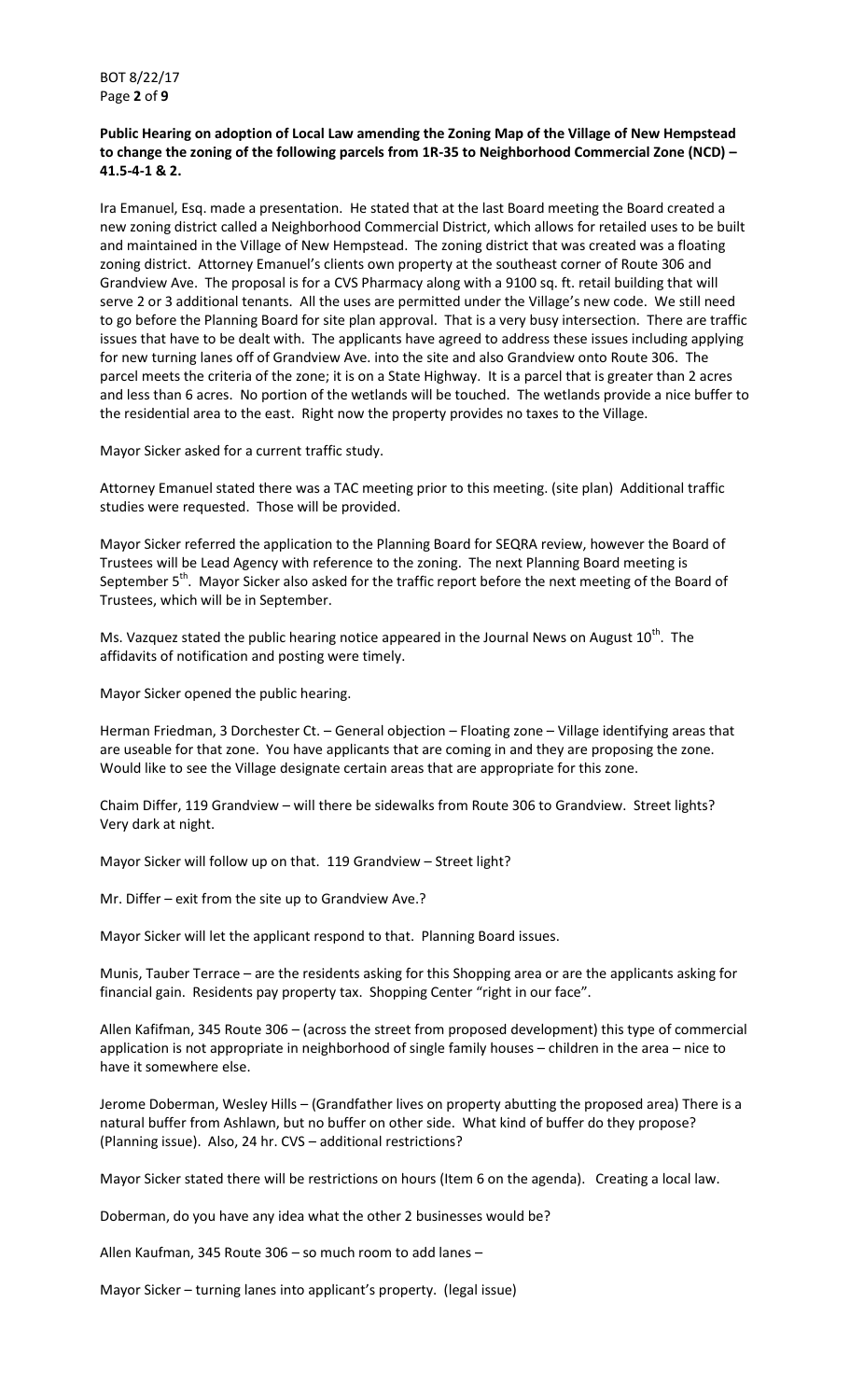Steven Berman, 9 Ashlawn Ave. – What is floating? Reasoning; did Village want this or applicant?

Attorney Minz – this was proposed about 8 – 9 months ago. There were a number of public hearings. A lot of people came out and voiced their agreement – They would actually like to have some commercial there. There are only a few properties that can be identified for this purpose. The locations are on the perimeter of the Village. That particular property was going to be a school. It was not going to be a taxable property. It was going to be developed.

Mayor Sicker – the school was going to be for over 700 children. Talk about traffic!

Attorney Minsky – it had to be a floating district because we didn't do a comprehensive plan. We identified by lot size in the Village to be given a permit for commercial use. We knew that only a few places were potential but we didn't want to designate them to keep the ability to have those properties develop and to have the Board and the public have discussions on each one. This is only a designation. This does not give them the right to build. Those are Planning Board decisions.

Allen Kaufman 345 Route 306 – Why wasn't there a better location? Why isn't Route 45 a better location.

Attorney Minsky – there has not been a review of that location. There are only a few locations. There could be a review but I don't think that property is for sale.

Steve Doberman, 366 Rt. 306 – how much traffic (tractor trailers, etc.) will this applicant bring?

Mayor Sicker kept the public hearing open, but turned the hearing to the Board of Trustees for their questions.

Ira Emanuel – sidewalks are proposed along Route 306 and along Grandview Ave. but not all the way to the corner. (short of the wetlands). No traffic light at exit – proposing a left turn lane into the site off Grandview Ave. (at the insistence of the Board) Buffers will be worked out with the Planning Board. Neighbors are welcome at the Planning Board meetings. Don't know who other tenants will be. CVS is the pharmacy that will be going in.

Mayor Sicker stated this has been going on for about 9 months with 7 or 8 public hearings. Everyone was for it.

" $public$ " = we don't need it.

Trustee Mintz offered the following motion, which was seconded by Trustee Reich:

## Resolution # BOT 2017-140

 Resolved, that the public hearing on adoption of Local Law amending the Zoning Map of the Village of New Hempstead to change the zoning of the following parcels from 1R-35 to Neighborhood Commercial Zone (NCD) – 41.5- 4-1 & 2 will remain open to a date certain of Sept. 26, 2017. Mayor Sicker called for a vote. The vote was 3-0. The resolution was adopted.

Mayor Sicker thanked Glenn McCreedy for his service to the Village through Brooker Engineering. Mr. McCreedy will now be working through Civil Design Works.

Trustee Mintz offered the following motion, which was seconded by Trustee Schulglasser:

## Resolution # BOT 2017-141

 Resolved, that Glenn McCreedy will continue as our Village Engineer for the same terms and conditions as he had through Brooker Engineering. Mr. McCreedy will now be working through Civil Design Works. Mayor Sicker called for a vote. The vote was 4-0. The resolution was adopted.

**Public Hearing on Special Permit Application for a Place of Assembly in a single family home – Applicant is Congregation Ohaiv Shalom, 18 Bridle Road, New Hempstead, N.Y. 10977 for a place of assembly in a single family home.**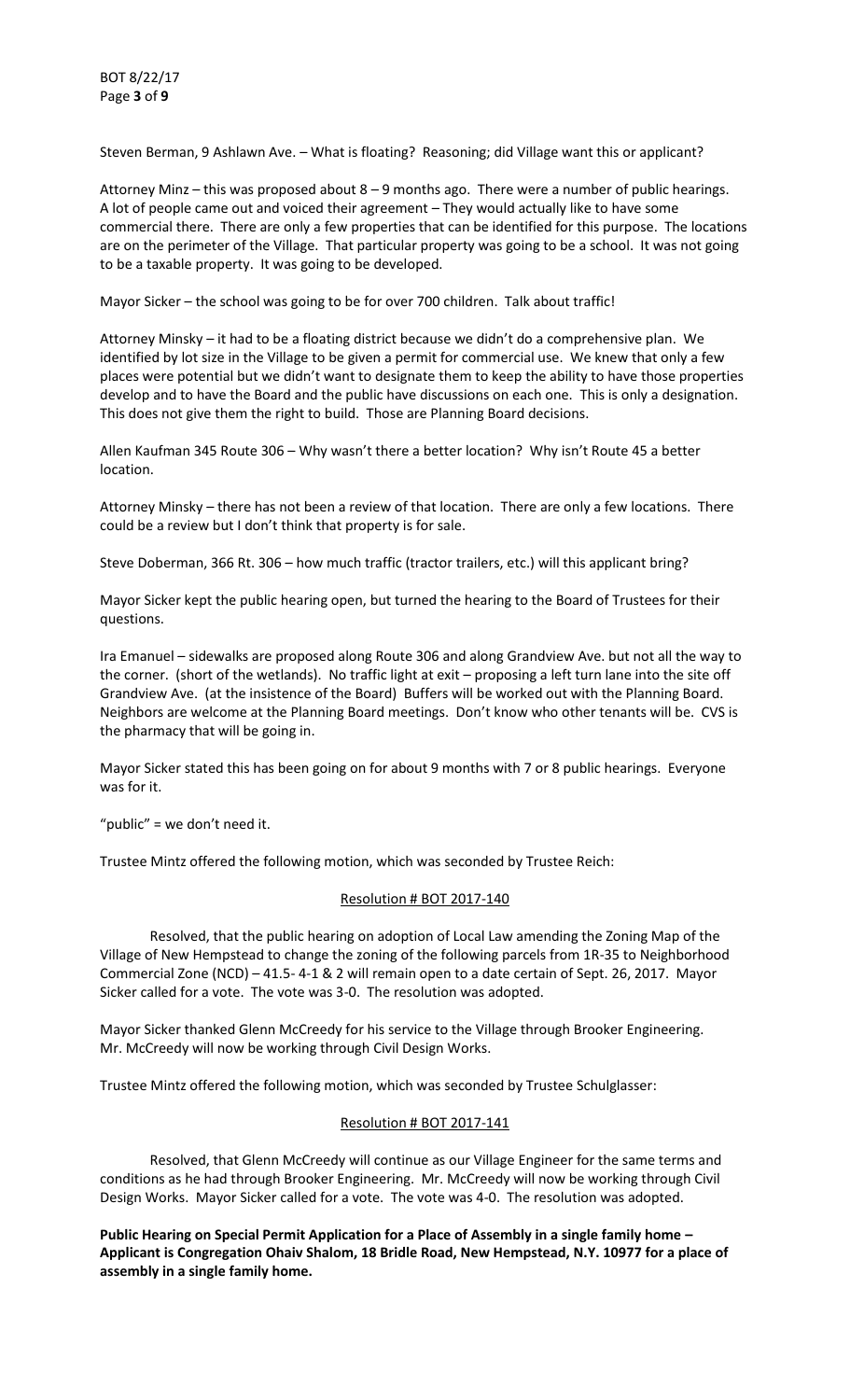BOT 8/22/17 Page **4** of **9**

Trustee Shulgasser is recusing himself from any input on this application.

Ryan Karben, Esq. – Congregation Ohaiv Shalom, 18 Bridle Road, New Hempstead, N.Y. has been operating through the years in this community. Is now applying for a Special Permit under the new Local Law, Place of Assembly. Has received site plan approval from the Planning Board.

Ms. Vazquez stated the public notice appeared in the Journal News on August 10, 2017. The Affidavits of Notification and Posting were timely.

Allen Fishkin, 27 Bridle Rd., New Hempstead – asking about the parking situation

Neuton Paul, 9 Gloria Drive – why did Trustee recuse himself?

Mayor Sicker explained that the Trustee who recused himself is a member of that synagogue.

Mayor Sicker explained that he went to the site with Mr. Lange (regarding parking). We went through the parking issue. In conjunction with this issue (Agenda item #15) Controlling traffic. No parking signs will go up.

Mayor Sicker read the following correspondence into the record: Rockland County Sewer District #1 letter dated August 18, 2017. Same will be attached to and made a part of this record.

Mayor Sicker stated there will be three applications for the same thing.

Attorney Minsky explained that the applicants were in compliance before but they want to make sure they are compliant with the new law.

Trustee Mintz offered the following motion which was seconded by Trustee Reich:

#### Resolution # BOT 2017-142

 Resolved, that the public hearing on application of Congregation Ohaiv Shalom, 18 Bridle Road, New Hempstead, N.Y. is hereby closed. Mayor Sicker called for a vote. The vote was 3-0. The resolution was adopted.

Mayor Sicker offered the following motion, which was seconded by Trustee Reich:

#### Resolution # BOT 2017-143

 Resolved, that the Board of Trustees of the Village of New Hempstead hereby approves the application of Congregation Ohaiv Shalom, 18 Bridle Road, New Hempstead for a special permit under the Local Law 3 f 2017, Place of Assembly for use in single family residences only. Mayor Sicker called for a vote. The vote was 3-0. The resolution was adopted.

## **Public Hearing on Revised Special Permit for Rabbi Israel Teichman of 36 Pennington Way, New Hempstead, N.Y. to a Place of Assembly.**

Mayor Sicker explained that this application is a little bit different. This property had previously been presented for a site plan review. It was approved under the previous law, however, work has not yet begun. In the interim there was a zoning law change. We called the applicant in to conform to Local Law 3 of 2017. The changes in Local Law 3 took a little over a year and the applicant has been waiting. We agreed upon Local Law 2 of 2016, so they have just come back here to be approved under Local Law 3 of 2017. We have been advised by our professionals that everything does comply.

Ms. Vazquez stated the public hearing notice appeared in the Journal News on August 10, 2017 and the Affidavits of notification and posting were timely.

Mayor Sicker opened the hearing to the public.

Trustee Reich offered the following motion, which was seconded by Trustee Mintz: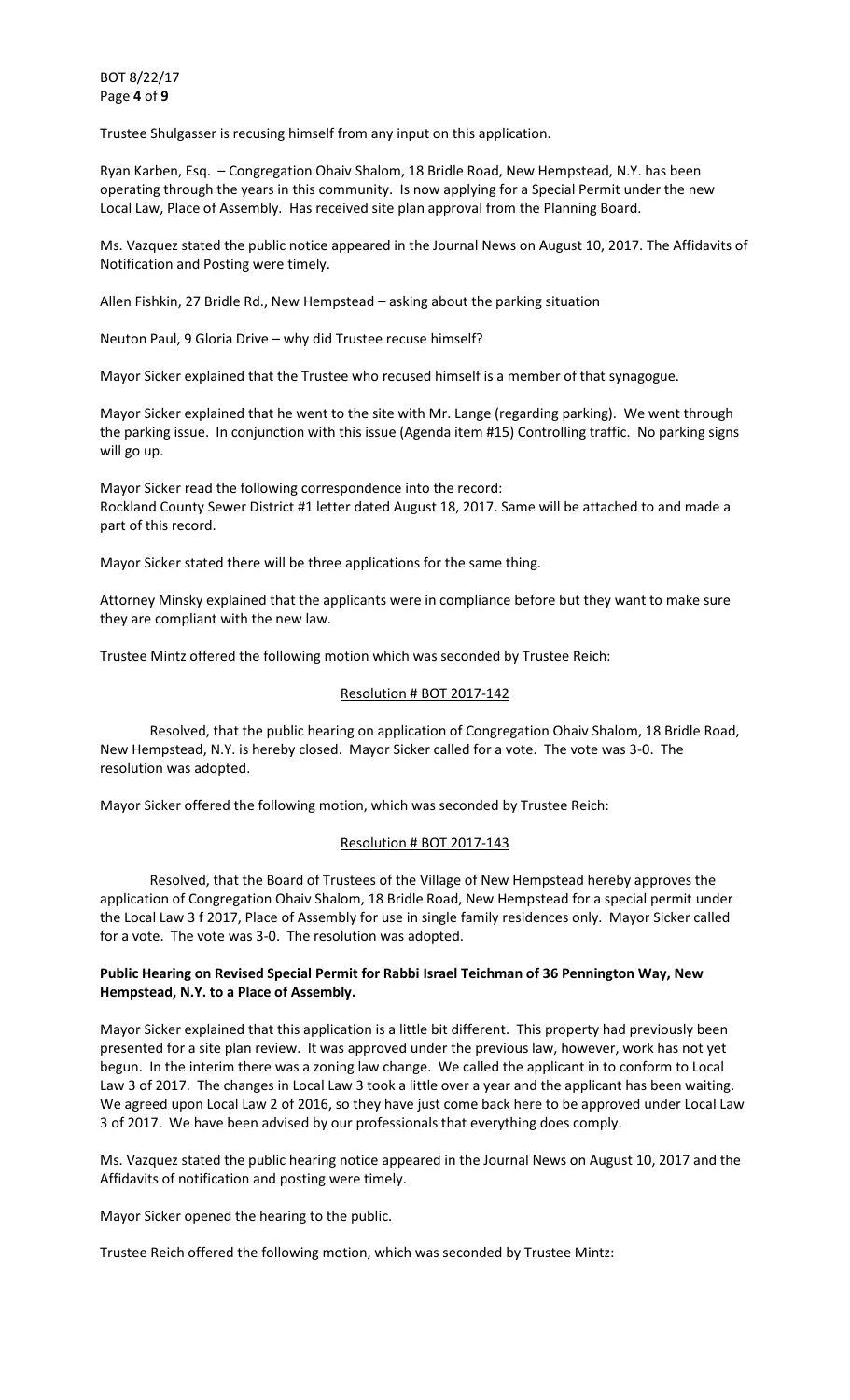# Resolution # BOT 2017-144

 Resolved, that the public hearing on application of Rabbi Israel Teichman of 36 Pennington Way, New Hempstead, N.Y. is hereby closed. Mayor Sicker called for a vote. The vote was 4-0. The resolution was adopted.

Trustee Mintz offered the following motion which was seconded by Trustee Schulgasser.

# Resolution # BOT 2017-145

 Resolved, that the Board of Trustees of the Village of New Hempstead hereby approves a portion of the property of Rabbi Israel Teichman, 36 Pennington Way, New Hempstead, N.Y. for a Special Permit under Local Law 3 of 2017, Place of Assembly for use in single family residences only. Mayor Sicker called for a vote. The vote was 4-0. The resolution was adopted.

# **Public Hearing on Special Permit Application of Aron Saperstein, 4 Pennington Way, New Hempstead, N.Y. for a place of assembly.**

Mayor Sicker recused himself from this application as he has been a member of this synagogue for the past 12 years.

Jeffrey Eisenstein – representing applicant – here to be in compliance with the new Local Law. This applicant has been operating for approx. 4 years. They are in compliance, however, they want to make sure they are compliant with the new local law; a place of assembly.

Mr. Lange stated that it should have been stated before that the new law allows 3 sets of parking solutions; parking in the driveways, which are stacked, parking in driveways that are 500 feet away and on street parking. We have been going out and looking at the situation and the restrictions. That will all become part of the approval.

Acting Mayor Mintz referred to a letter from Rockland County Sewer District #1 dated Aug. 18, 2017. Same will be attached to and made a part of this record.

Acting Mayor Mintz opened the public hearing.

Ms. Vazquez stated the public hearing notice appeared in the Journal News on August 10, 2017 and the Affidavits of Notification and Posting were timely.

Allen Fishkin asked if a Gathering Place is exempt from taxes.

Attorney Minsky stated the Town of Ramapo handles that. They have their own requirements as to whatever portion is used being tax exempt. If it was a religious gathering place it would probably have to be over 49 people.

Barbara Greenwald, 2 Rovitz Place – question regarding places designated under old law

Acting Mayor Mintz stated the Board was only aware of these 3 places.

Trustee Reich offered the following motion, which was seconded by Trustee Schulgasser:

## Resolution # BOT 2017-146

 Resolved, that the public hearing on application of Aron Saperstein, 4 Pennington Way, New Hempstead, N.Y. is hereby closed. Acting Mayor Mintz called for a vote. The vote was 3-0. The resolution was adopted.

Trustee Reich offered the following motion, which was seconded by Trustee Schulgasser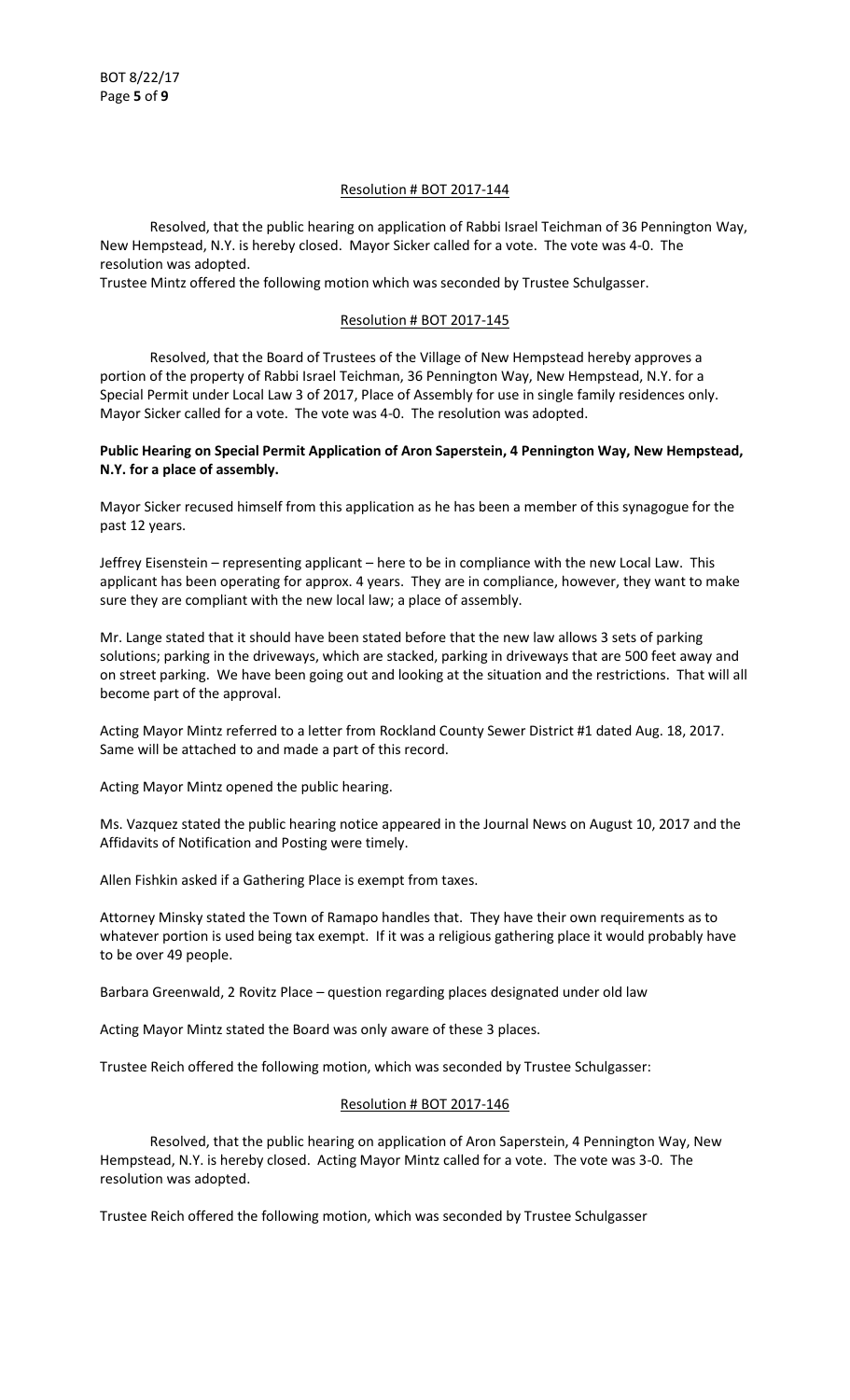## Resolution # BOT 2017-147

 Resolved, that the Board of Trustees of the Village of New Hempstead hereby approves a portion of the property of Aron Saperstein, 4 Pennington Way, New Hempstead for a Special Permit under Local Law 3 of 2017, Place of Assembly for use in single family residences only. Acting Mayor Mintz called for a vote. The vote was 3-0. The resolution was adopted.

Mayor Sicker spoke about signs; no parking signs, no U-turn signs and local traffic only signs: A few locations – Ohaiv Shalom – Bridle & Barnacle- parking issues –

Mayor Sicker needs a list of signs to be designed by Mr. Lange to make sure that emergency vehicles can pass, to make sure there is no parking in front of the location on Bridle, no parking on both sides of the street in that area. He is requesting that the Board approve \$1,000 for signs. As per Mr. Sharon, each sign should cost  $$44.12 +$  labor @  $$50.00 = $100$  per sign.

Trustee Reich offered the following motion, which was seconded by Trustee Schulgasser:

## Resolution # BOT 2017-148

 Resolved, that the Board of Trustees of the Village of New Hempstead hereby authorizes the amount of \$1,000 to be used for signs on Bridle Road and Barnacle Dr. Mayor Sicker called for a vote. The vote was 4-0. The resolution was adopted.

Mayor Sicker brought up another issue regarding signs; corner of Adele Blvd. – concerned residents. The Yeshiva of Greater Monsey is being built there. There will be no left turn coming out of the Yeshiva of Greater Monsey. The next block to make the turn and come back down is Adele Blvd. We would like to put up a sign there; local traffic only; it is a circle. There should be a no U-turn sign there. There is a no U-turn sign already there; 3 houses up, but no one can see that.

Mr. Leibowitz stated the ZBA made that a restriction when they granted the variance to them.

Trustee Reich offered the following motion, which was seconded by Trustee Mintz:

## Resolution # BOT 2017-149

 Resolved, that the Board of Trustees of the Village of New Hempstead hereby approves the amount of \$200 to be used for signs at the corner of Adele Blvd. Mayor Sicker called for a vote. The vote was 4-0. The resolution was adopted.

Mr. Barg, 8 Keri Lane asked about the school JIEM

## **Scheduling Public Hearing for MS-4 (Municipal Separate Storm Sewer Systems).**

Trustee Mintz offered the following motion, which was seconded by Trustee Reich:

## Resolution # BOT 2017-150

 Resolved, that the Board of Trustees hereby schedules a public hearing for MS-4 (Municipal Separate Storm Sewer Systems) to be held on September 26, 2017. Mayor Sicker called for a vote. The vote was 4-0. The resolution was adopted.

## **Resolution authorizing payment of Annual dues to Rockland County Village Clerks and Finance Officers Association in an amount not to exceed \$70.00.**

Trustee Reich offered the following motion, which was seconded by Trustee Mintz:

## Resolution # BOT 2017-151

 Resolved, that the Board of Trustees hereby authorizes payment of annual dues to Rockland County Village Clerks and Finance Officers Association in an amount not to exceed \$70.00. Mayor Sicker called for a vote. The vote was 4-0. The resolution was adopted.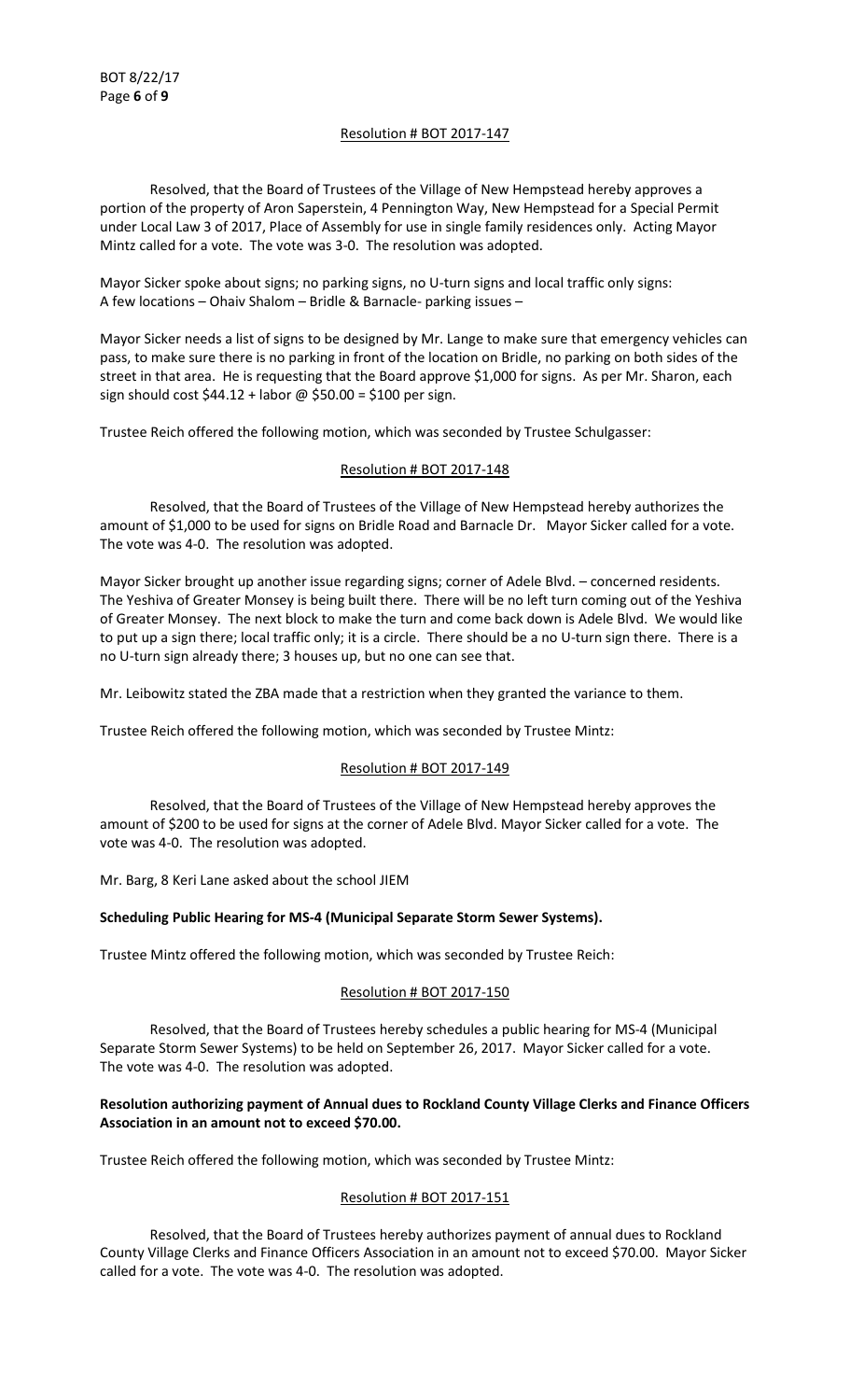BOT 8/22/17 Page **7** of **9**

Mayor Sicker added 2 items to the agenda; houses in the Village that have been identified by out Code Enforcer – 2 complaints – 1 Arthur Court, and 29 Ellington Way. These 2 properties are overgrown. The office has sent out letters and we have tried to reach them by phone; no response. The Village has to lay out the money to have this done and then the amount is levied to the owner; no expense to the Village. This is the first time we are having to do this. Need a motion if no response has been received, the Village is authorized to move forward and clean up these two properties on a regular basis until so said. We will put a tax levy on the property for the expense. Need a motion to schedule a public hearing.

Trustee Reich offered the following motion, which was seconded by Trustee Mintz:

# Resolution # BOT 2017-152

 Resolved, that the Board of Trustees of the Village of New Hempstead hereby schedules a public hearing for September 26, 2017 to discuss code enforcement complaints and also to proceed in the clean-up of 1 Arthur Court and 29 Ellington Way. Mayor Sicker called for a vote. The vote was 4-0. The resolution was adopted.

Mayor Sicker added "Street Paving" to the agenda. Mayor met with Tony Sharon, Highway Supervisor, regarding some of the blocks in the Village. Ivy Lane is broken up badly, Brick Church from Union Rd. to the Eckerson House. \$47,599 for Ivy Lane; \$53,173 for Brick Church (approx. costs) may be a few thousand less. The other blocks that were looked at were Rovitz Place \$36,022 and Elizabeth Ct. \$36,172.

Trustee Mintz offered the following motion, which was seconded by Trustee Shulgasser:

#### Resolution # BOT 2017-153

 Resolved, that the Board of Trustees of the Village of New Hempstead hereby approves the paving of the following streets: Ivy Lane, Brick Church, Rovitz Place and Elizabeth Ct. Mayor Sicker called for a vote. The vote was 4-0. The resolution was adopted.

## Public Hearing on proposed Local Law entitled "Retail Establishment Hours of Operation".

Attorney Minsky gave a history of the Local Law. It was agreed by the applicant that they would not have an issue with this Local Law. We put together a Local Law for retail establishments that governs the hours of operation. The hours of operation were Monday through Friday 6:00 – 11:00, Sat. & Sun. 6:30 – 10:00. We also designated that in the retail establishments, except within the hours they operate, they are not allowed to sell tobacco & beer. The exception was a 24 hour pharmacy, which was allowed to operate as long as there was an on- site Pharmacist.

Discussion regarding the sale of tobacco & beer.

Ms. Vazquez stated the public hearing notice appeared in the Journal News on August 10, 2017. Notices of affidavit and posting were timely.

Mayor Sicker opened the public hearing.

Mr. Geis had a question regarding the hours of operation.

Mr. Friedman also had a question regarding hours of operation.

Ms. Greenwald also questioned the terms of operation.

Mayor Sicker stated he wanted to explore what stores are being proposed and what the normal hours of operation would be.

Charles Frankel, Chairman of the Planning Board – Quick research – spirited beverages cannot start up before noon on Sunday, however for Beer, Wine & Champagne it is 6:00 a.m. The intent of the hours of operation is not to create an area to attract nuisance. He also asked if we could require a retailer to provide security cameras to monitor the outside premises. (Planning Board issue)

Attorney Minsky stated he will check into this.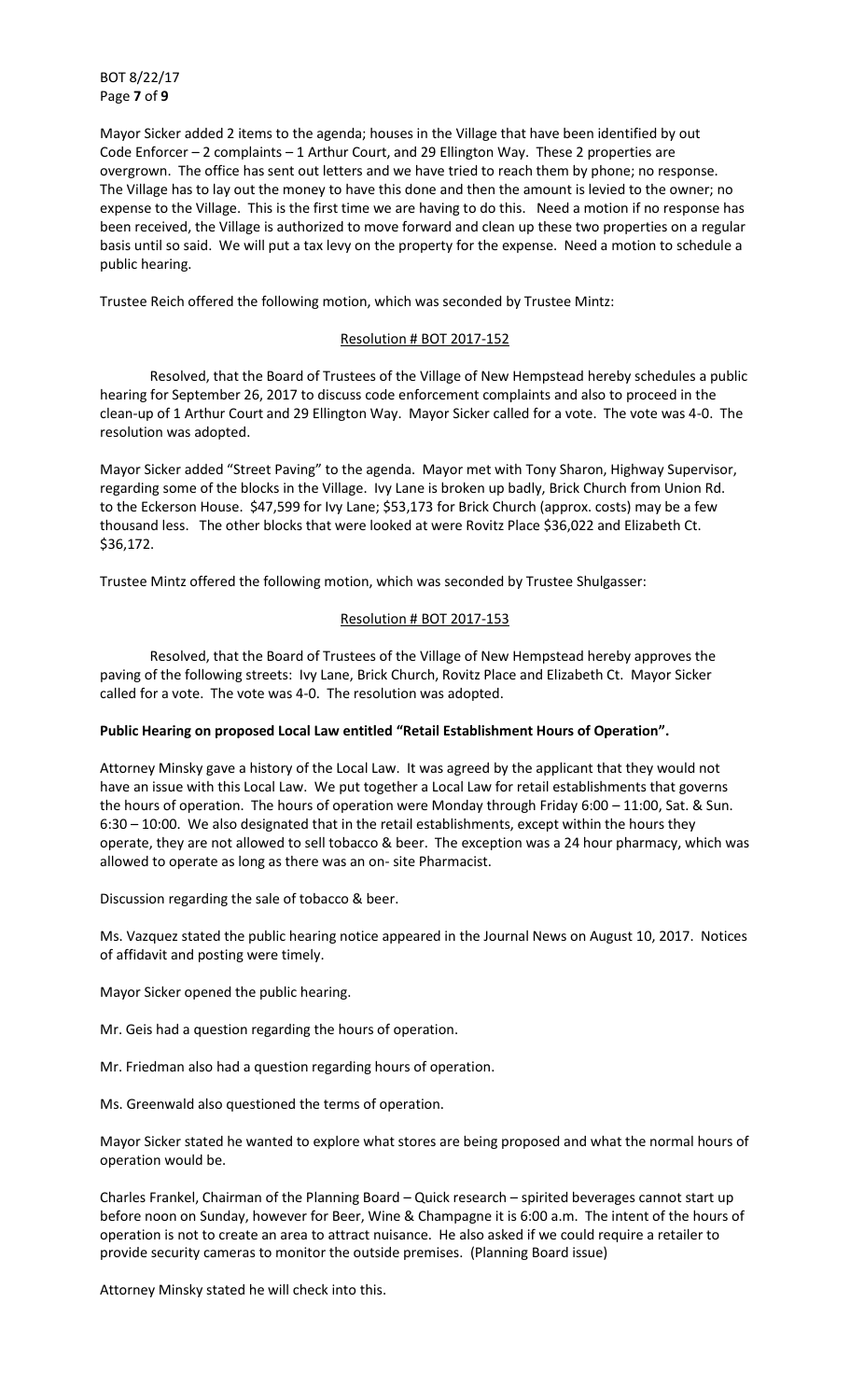Trustee Mintz offered the following motion, which was seconded by Trustee Shulgasser:

## Resolution # BOT 2017-154

Resolved, that the public hearing on Local Law entitled "Retail Establishment Hours of Operation is hereby adjourned to a date certain of September 26, 2017. Mayor Sicker called for a vote. The vote was 4-0. The resolution was adopted.

## **Audited Vouchers**

Trustee Shulgasser offered the following motion, which was seconded by Trustee Mintz:

## Resolution # BOT 2017-155

 Resolved, that Abstract of Audited claim numbers 17591 through 17645 in the amount of \$93,763.38 are hereby approved. Mayor Sicker called for a vote. The vote was 4-0. The resolution was adopted.

## **GML – New Square Village**

Charles Frankel addressed the GML. The GML is what the County has issued to disapprove of what New Square is doing. This is a two-lot subdivision of .2616 acres in the LDR zoning district; special permit application to allow a three-story, semi-attached residential building containing four units on each lot. It is located on the south side of Apta Boulevard approximately 245 feet east of Route 45. This GML will be attached to and made a part of this record.

Mr. Frankel suggested that the Board of Trustees refer this GML to the Planning Board for consideration at their September 5<sup>th</sup> meeting. They will take it under advisement and either refer it back to the BOT or they will write their own response to the GML.

Trustee Reich offered the following motion, which was seconded by Trustee Mintz:

## Resolution # BOT 2017-156

 Resolved, that the Board of Trustees hereby refers the GML from the County of Rockland, dated July 27, 2017, re: 20 Apta Blvd (NS-17) to the Planning Board for their consideration. Mayor Sicker called for a vote. The vote was 4-0. The resolution was adopted.

Ms. Greenwald asked that the Board "speed this up" as approx. 20 green dumpsters appeared across the road from Rovitz Place.

Mr. Frankel advised Mayor Sicker to be in touch with the Mayor of New Square to keep us advised of the situation.

#### **Approval of Minutes of July 24, 2017**

Trustee Mintz offered the following motion, which was seconded by Trustee Reich:

#### Resolution # BOT 2017-157

 Resolved, that the minutes of the meeting of July 2, 2017 are hereby approved and the reading of said minutes be waived. Mayor Sicker called for a vote. The vote was 4-0. The resolution was adopted.

**Mayor's Report** – Mayor reported they are trying to come up with a sidewalk plan. Trustee Shulgasser is heading up that plan. Parks – few items to entertain.

**Trustee Report** – Trustee Mintz working on the web. New contact person to aid with the website.

Trustee Reich offered the following motion, which was seconded by Trustee Shulgasser: